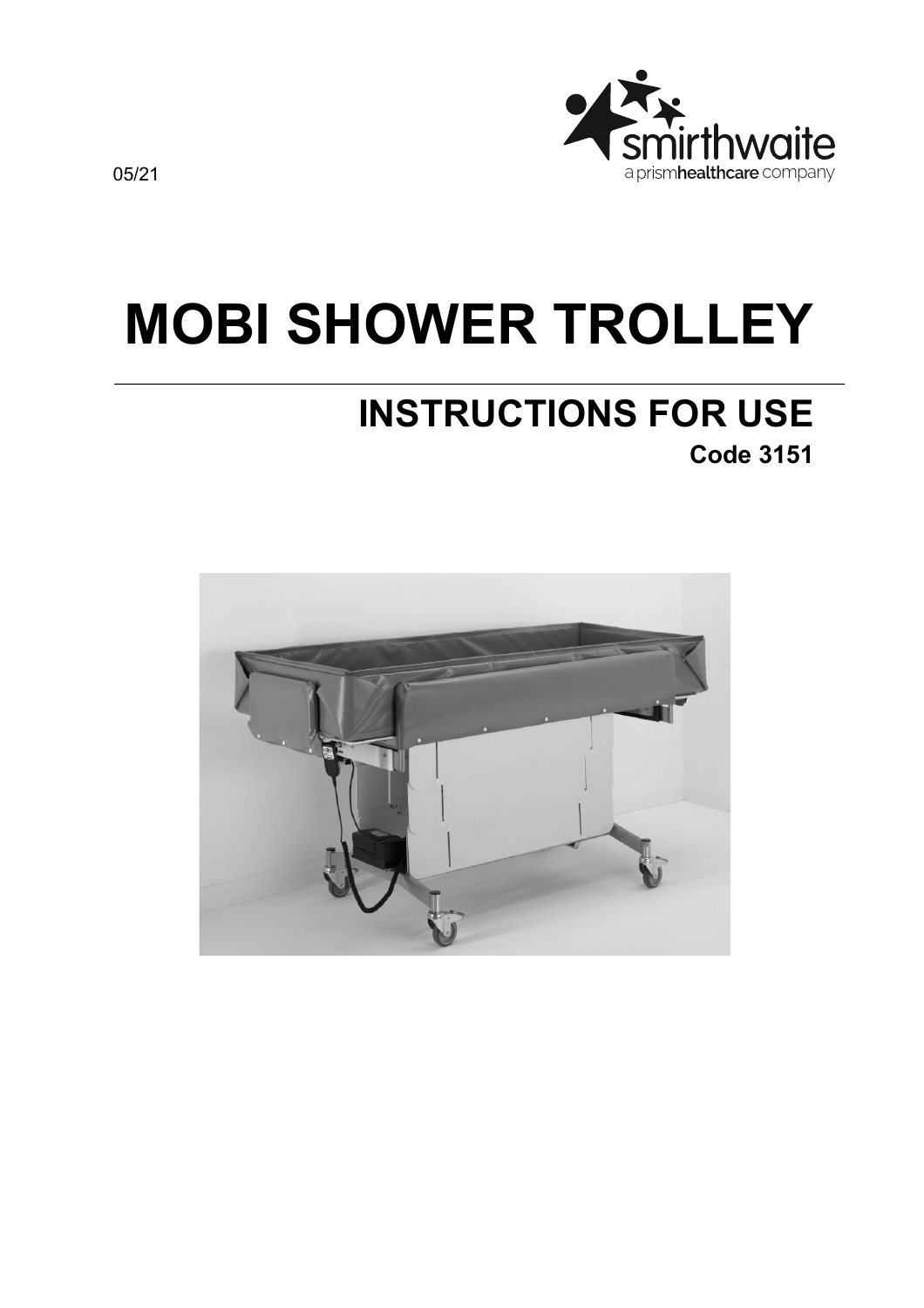| <b>CONTENTS</b>                                       | <b>PAGE</b> |
|-------------------------------------------------------|-------------|
| <b>1.0 INTRODUCTION</b>                               | 1           |
| 2.0 ILLUSTRATION & TECHNICAL SUMMARY                  | 2           |
| <b>3.0 TECHICAL DATA</b>                              | 3           |
| 4.0 FOR YOUR SAFETY                                   | 4           |
| 5.0 UNPACKING YOUR MOBI SHOWER TROLLEY                | 5           |
| 6.0 SETTING UP AND ADJUSTING YOUR MOBI SHOWER TROLLEY | 5           |
| 7.0 HOW TO USE YOUR MOBI SHOWER TROLLEY               | 9           |
| 8.0 CARE & MAINTENANCE                                | 9           |
| 9.0 WARRANTY & SERVICE                                | 14          |
| <b>CONTINUOUS IMPROVEMENT</b><br>10.0                 | 14          |
| 11.0 SERVICE INSPECTION                               | 15          |
|                                                       |             |

# **1.0 INTRODUCTION**

Thank you for choosing the Smirthwaite Mobi Shower Trolley.

The Mobi Shower Trolley is a powered height adjustable shower trolley specifically designed to enable your patient to be safely and easily washed or showered by their carer whilst in a reclined/supine position.

|  | <b>IMPORTANT!</b><br>These instructions should be read by all therapists and carers using<br>the equipment and should be retained for future reference. The<br>product should always be used under adult supervision.                                                                           |
|--|-------------------------------------------------------------------------------------------------------------------------------------------------------------------------------------------------------------------------------------------------------------------------------------------------|
|  | Any incorrect use of the product and failure to follow the instructions<br>may put the user at risk or impede the function. If you have any queries<br>using this product or wish for further copies, please do not hesitate to<br>contact Customer Service department on T: +44 (0)1626 835552 |
|  | This product has been designed and manufactured specifically and<br>solely for use by clients with special needs.                                                                                                                                                                               |

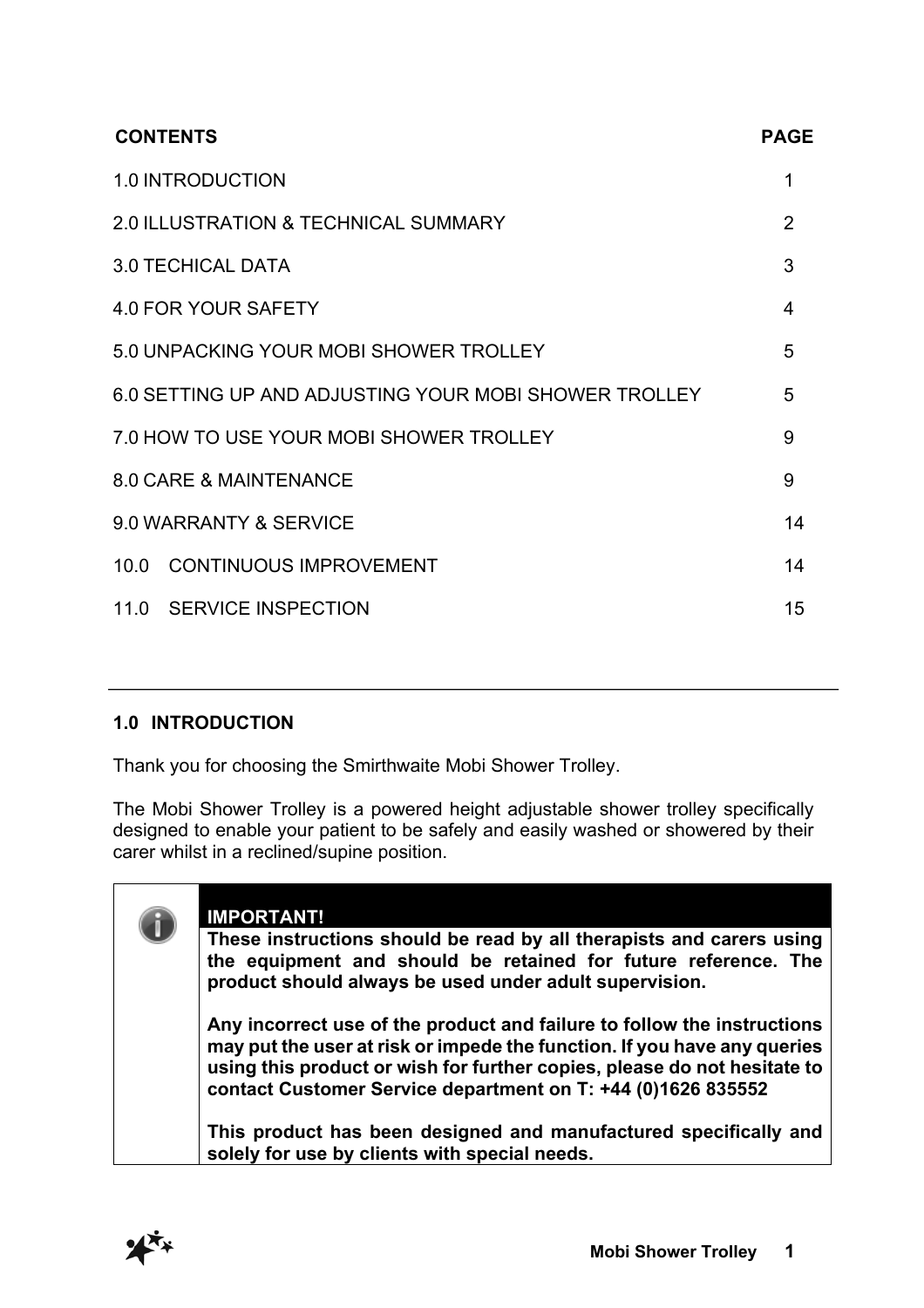# **2.0 ILLUSTRATION OF YOUR MOBI SHOWER TROLLEY**



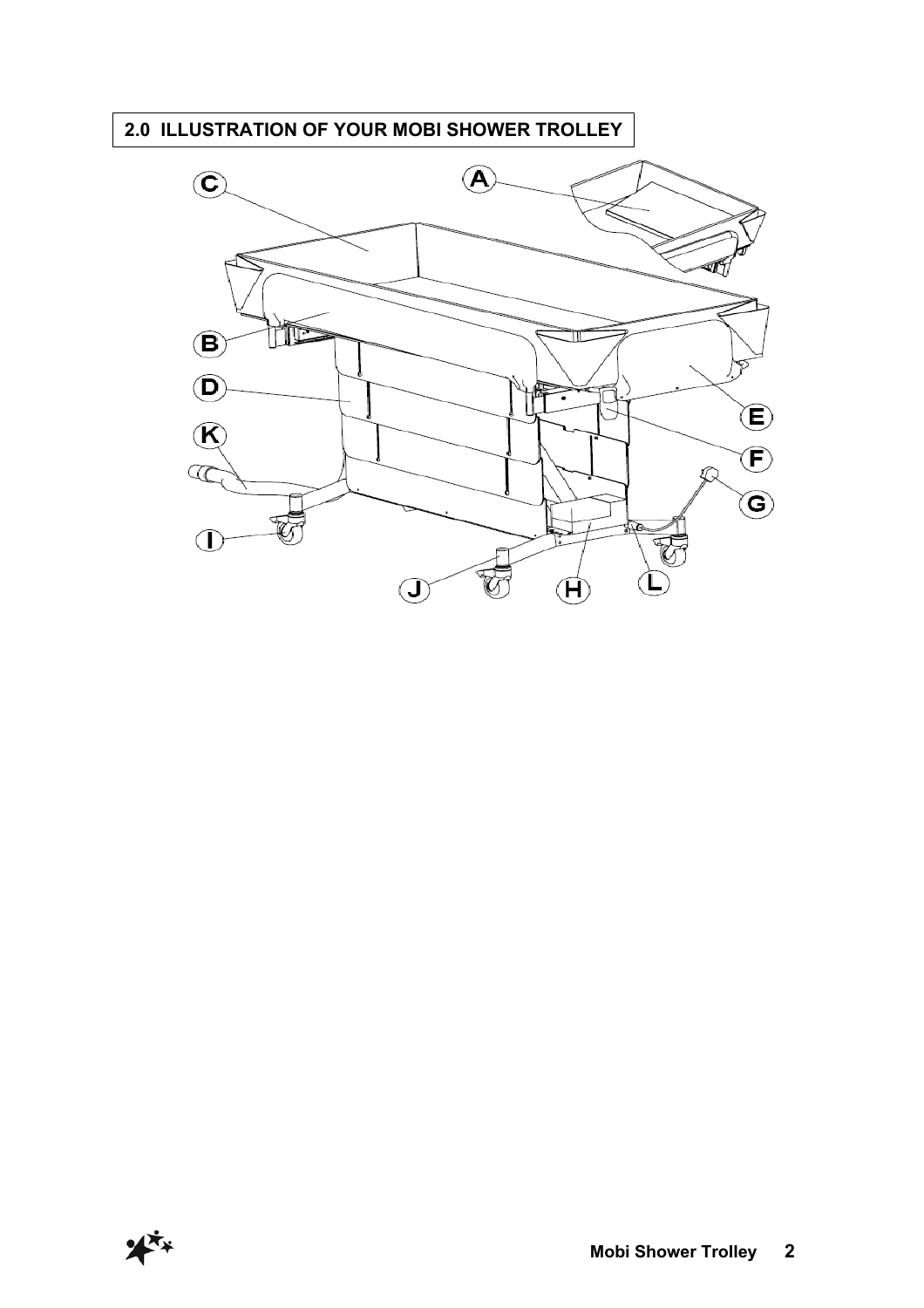- A. Pillow
- B. Safety side
- C. Liner
- D. Telescopic guard
- E. Safety end
- F. Handset
- G. 3 metre mains cable
- H. Battery
- I. Castors
- J. Stainless steel chassis
- K. 2m outlet pipe
- L. Inline connector<sup>1</sup>
- <sup>1</sup> UK/EU only

# **2.1 TECHNICAL SUMMARY**

| <b>Stainless Size</b><br>Steel |  | $\blacksquare$ User<br>Weight | Table Dimensions |         | Travel<br>Range | Safety Sides  |                | <b>Safety Sides</b><br><b>Operational</b><br><b>Space</b> | Castor<br>Centres |              | Nominal<br>Clearances | <b>Shipping</b><br>Weights |
|--------------------------------|--|-------------------------------|------------------|---------|-----------------|---------------|----------------|-----------------------------------------------------------|-------------------|--------------|-----------------------|----------------------------|
|                                |  | E C                           |                  | Lmm Wmm | H <sub>mm</sub> | Width<br>X mm | Height<br>Y mm | <b>Zmm7</b>                                               | P mm              | <b>Circu</b> | े मध्या               | IS.                        |
| 3151                           |  | 125                           | 18D0             | 750     | 465 - 925       | 840           | 195            | 200                                                       | 1090              | 700          | 190                   | 86                         |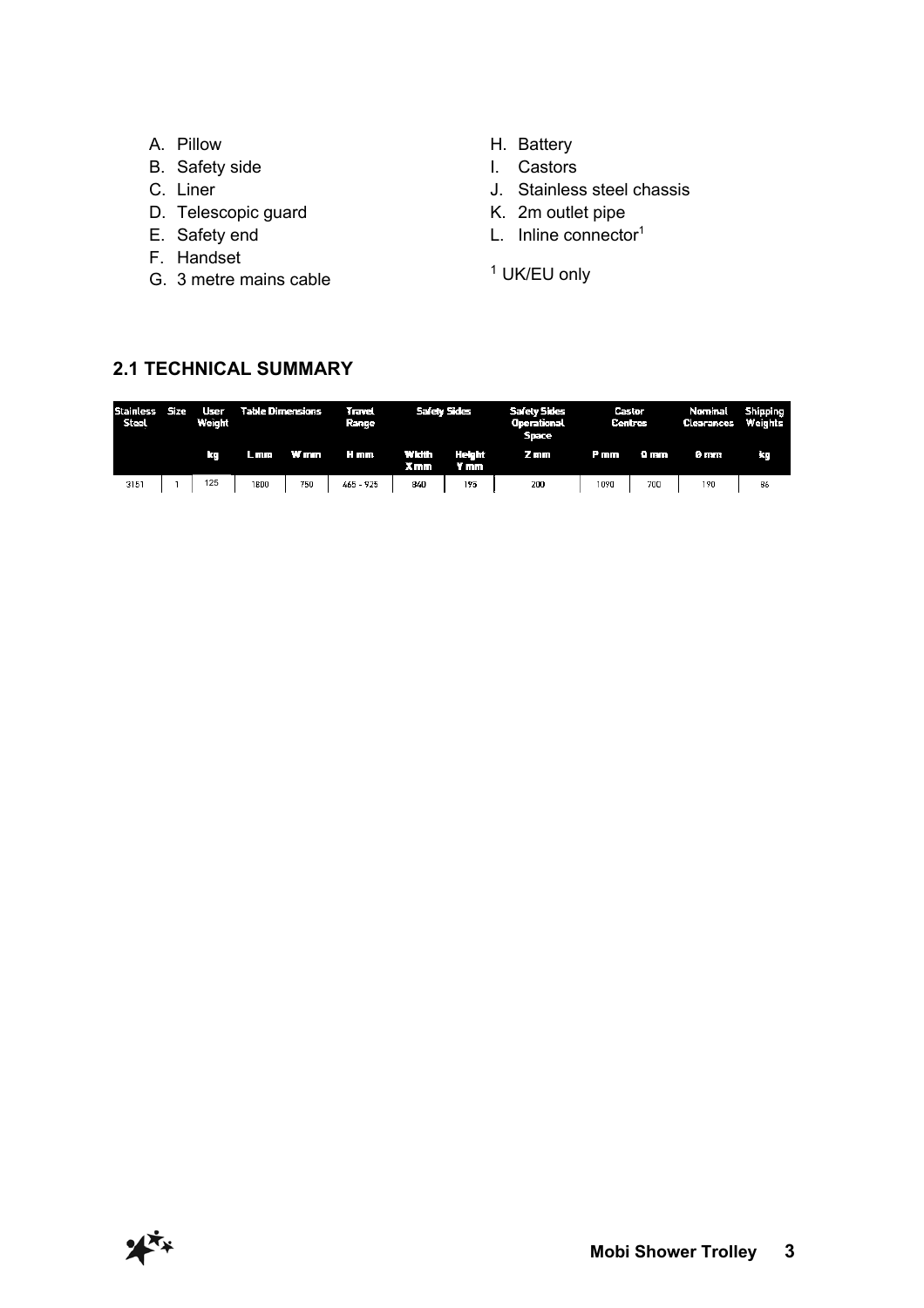# **3.0 TECHNICAL DATA**

- Internal showering area (when sides up): 1800mm x 750mm
- Max height: 925mm<sup>2</sup>
- Min height: 465mm<sup>2</sup>
- Maximum user weight: 220kg
- Product weight: 75kg
- 2 metre hose with a standard 1.5" (38mm) diameter outlet
- Electrical detail:
	- EU IP66 rated, 24V DC actuator/battery set
	- § US/CAN UL approval, 24V DC actuator/battery set

<sup>2</sup> Nominal working height, measured from middle of product

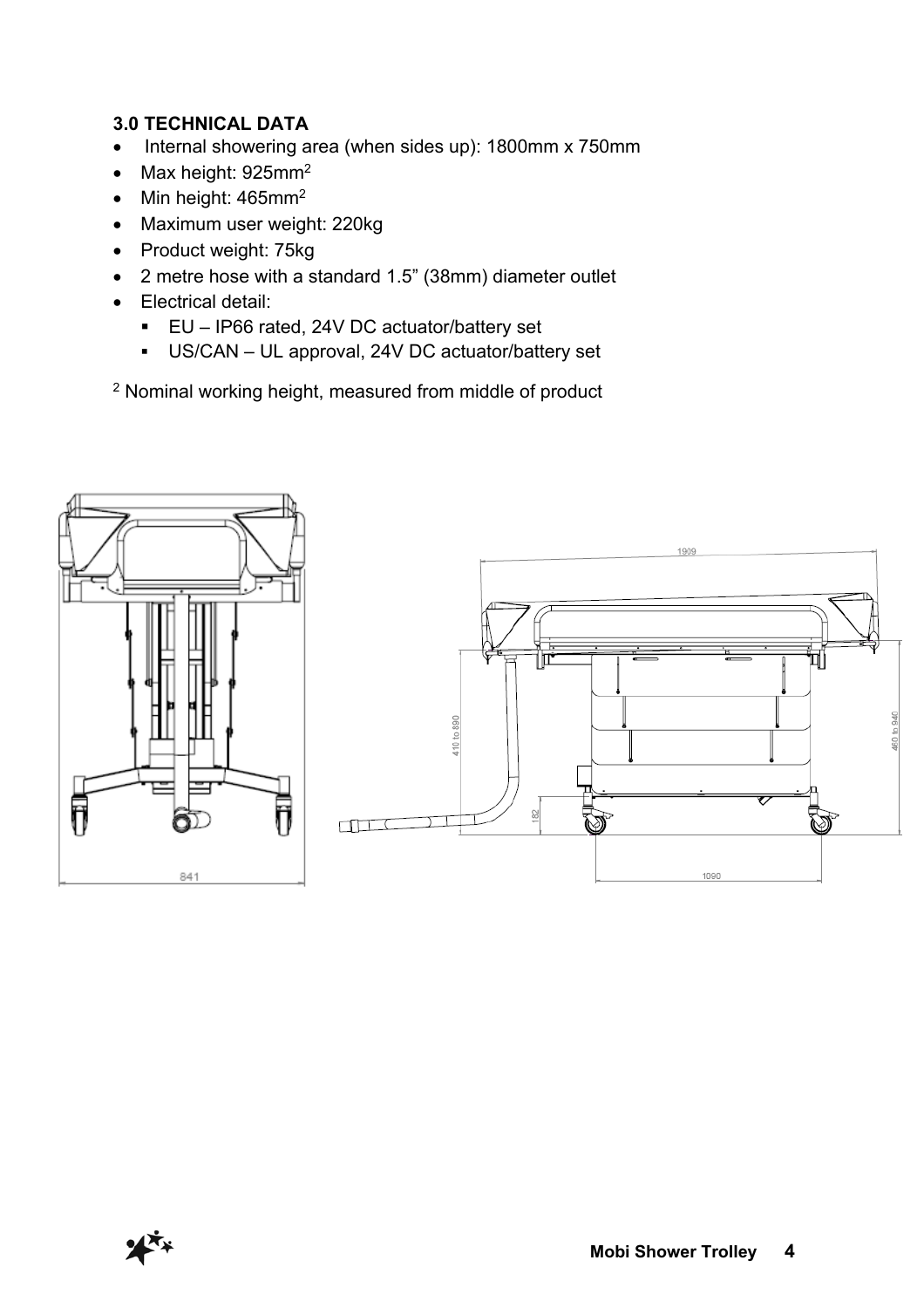# **4.0 FOR YOUR SAFETY**

**STOP!**



#### **Please read these instructions CAREFULLY and THOROUGHLY**

- The user should **NOT** be left unattended whilst in the shower trolley. Always ensure a responsible therapist or carer is in attendance.
- The Mobi shower trolley height should **NEVER** be adjusted without a carer in attendance.
- **DO NOT** install the wall mounted charger unit in a wet room environment
- The shower trolley should **NOT** be used as a transit system.
- Always keep this product away from naked flames, cigarettes and sources of heat including open fireplaces, radiators and heaters.
- Regular maintenance checks and cleaning are essential for the safe use of this equipment (see care and maintenance section).
- **DO NOT** fit parts or accessories of other manufacturers to this product unless authorised to do so in writing by Smirthwaite Ltd. Failure to follow these instructions will not only invalidate the guarantee but could make the product dangerous to use. Smirthwaite Ltd will not accept liability for any injury or damage incurred through such malpractices. Any repairs required must be carried out by Smirthwaite Ltd authorised personnel.
- If any part is loose, damaged or functioning incorrectly, **DO NOT** use until rectified.
- The Mobi shower trolley is CE marked. This certifies that it meets all relevant European safety requirements.

# **IMPORTANT!**

**For side transfers always ensure the safety side is in the fully stowed position and the liner is in the fully down position. When the user has been transferred into the Mobi shower trolley, please ensure safety sides are in the fully upright position and locked in place before trolley is used.**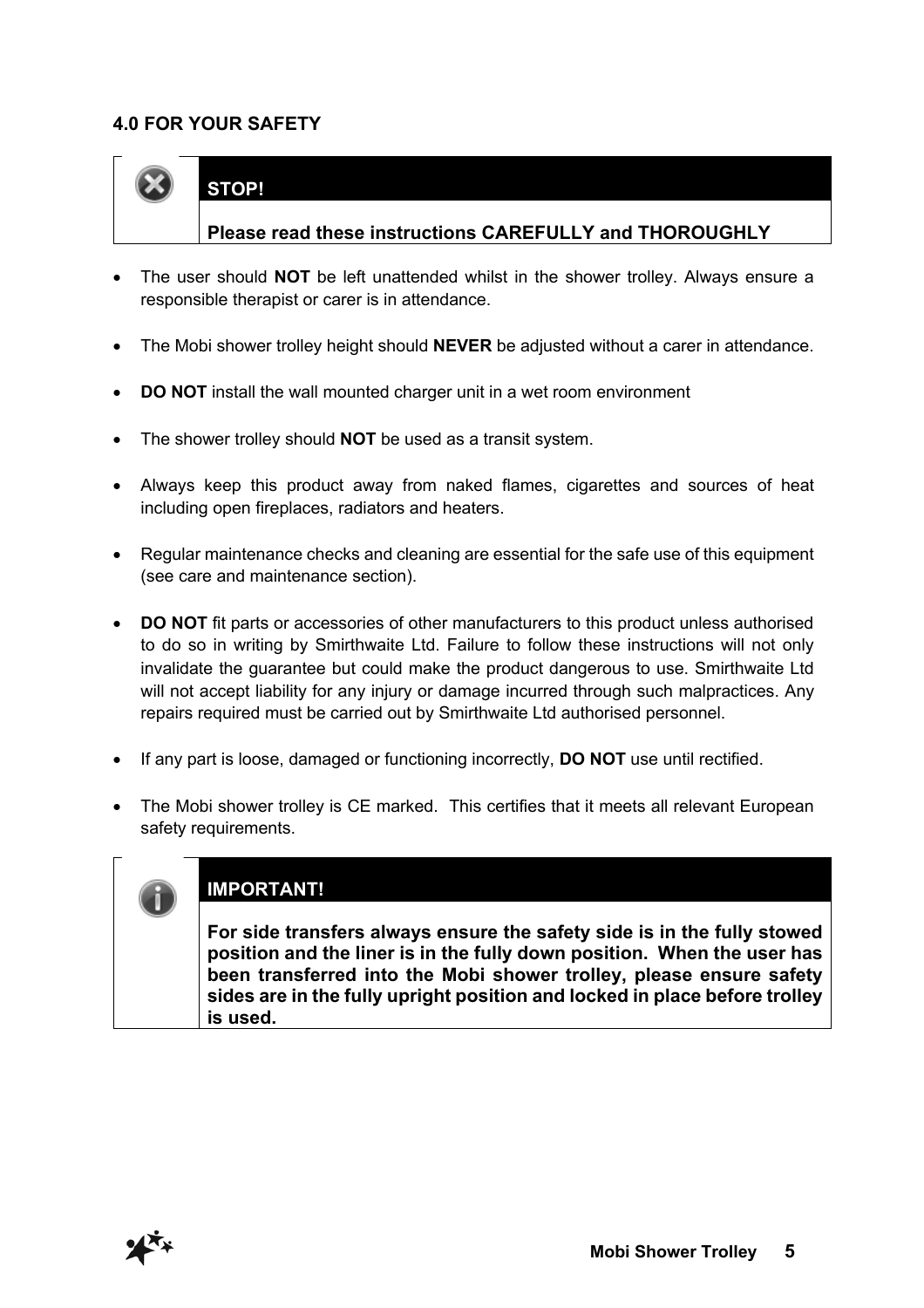# **5.0 UNPACKING YOUR MOBI SHOWER TROLLEY**



# **STOP!**

**Due to the weight of the trolley, care should be taken with the initial handling – it is strongly recommended that two people lift the trolley out its packaging.**

- When delivered, the trolley will be at its minimum height; the safety sides will be stowed under the bench; the safety ends will be stored upside down and the liner will be folded (see drawing below).
- Please take note of any instructions on the packaging/box when unpacking.
- Place the trolley on the floor with the castors locked.
- Check section 2.0 to confirm all parts/items have been delivered.
- If any part is loose, damaged or functioning incorrectly do not use until rectified.



#### **6.0 SETTING UP AND ADJUSTING YOUR MOBI SHOWER TROLLEY**

| <b>IMPORTANT!</b>                                                                                                                  |  |  |  |  |  |  |  |
|------------------------------------------------------------------------------------------------------------------------------------|--|--|--|--|--|--|--|
| Always lock the castors when attaching items, or making<br>adjustments. To lock, apply foot to point (A); to unlock, apply foot to |  |  |  |  |  |  |  |
| point (B).<br>В<br>A                                                                                                               |  |  |  |  |  |  |  |
|                                                                                                                                    |  |  |  |  |  |  |  |
|                                                                                                                                    |  |  |  |  |  |  |  |
| <b>BRAKED</b><br><b>UNBRAKED</b>                                                                                                   |  |  |  |  |  |  |  |

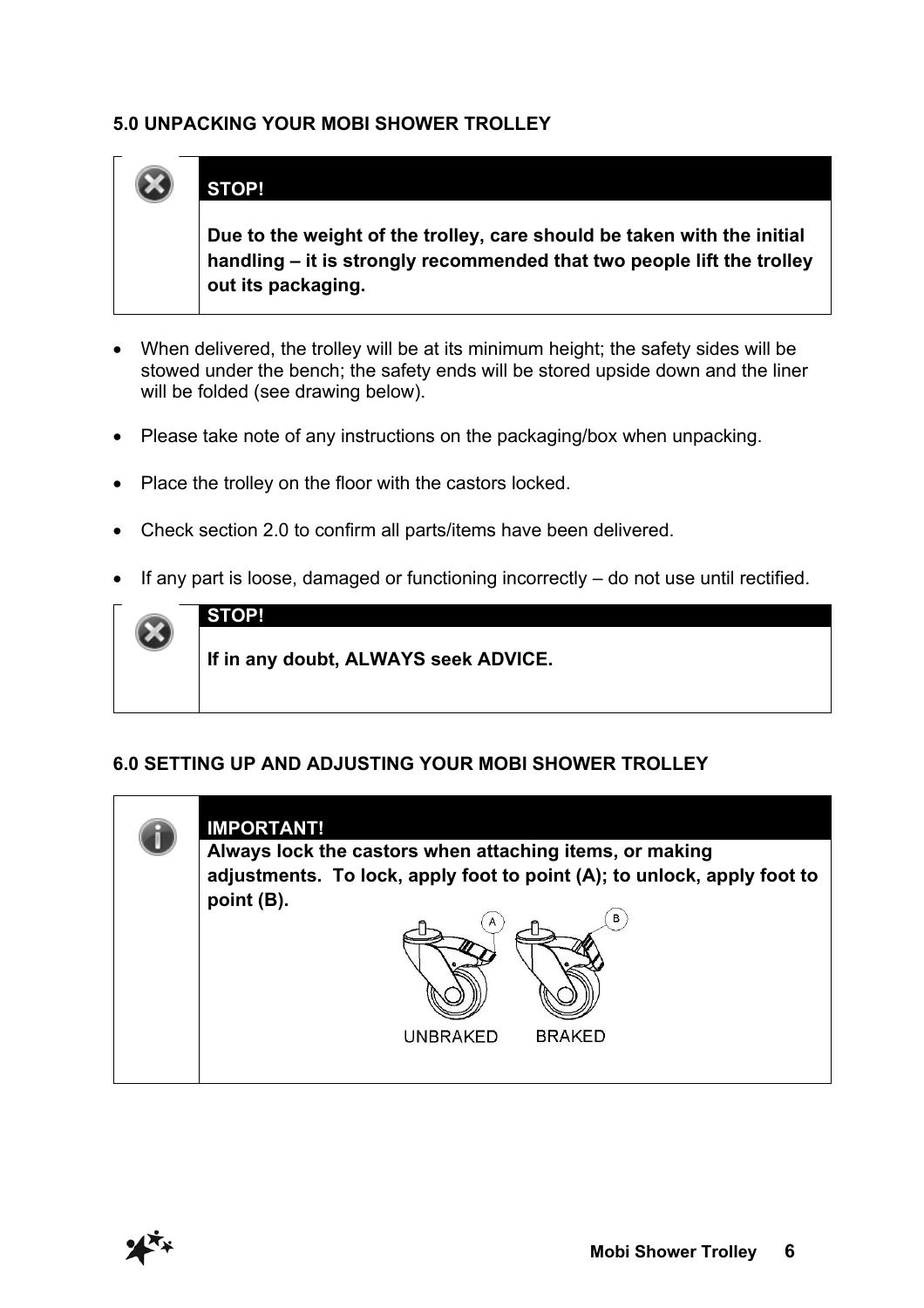# **6.1 ELECTRICAL SYSTEM REFERENCE**

- The changer is supplied with a control box (mounted to the end of the lower frame), a rechargeable battery and a wall mounted charger.
- **•** The wall mounted charger **MUST NOT** be situated in a wet room environment.
- A mounting bracket is provided to assist with the mounting of the charger in a suitable position.
- The wall mounted charger is powered by a 100-240V AC 50/60Hz supply.



|   | <b>Main Control Box</b> |
|---|-------------------------|
|   | Emergency stop          |
| 2 | Actuator cables (left   |
|   | hand socket used)       |
| ว | Handset cable           |
|   | Battery (removable)     |



| # | <b>Wall Mounted Charger</b> |
|---|-----------------------------|
| 5 | Charger                     |
| 6 | Cable tidy                  |
|   |                             |
|   | Battery (removable)         |

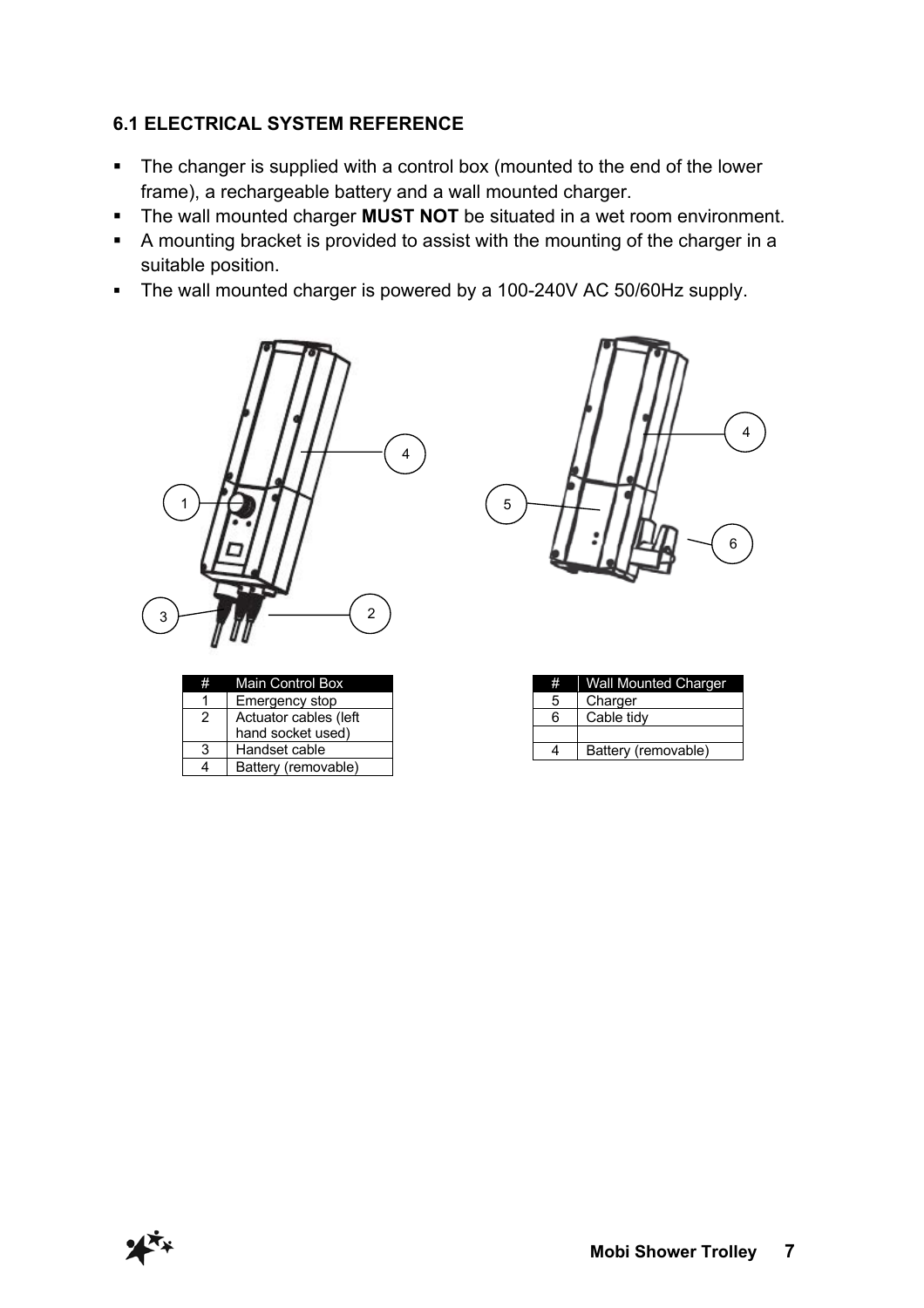# **6.2 CHARGING YOUR SHOWERING TROLLEY**



# **IMPORTANT!**

**The battery should be charged for at least 8 hours upon receipt by connecting the battery to the supplied wall mounted charger.**

- The rechargeable battery can be un-clipped from the main control box assembly on the Changer and placed onto the wall mounted charger.
- A green light on the charger will indicate the charger is connected to the AC mains supply
- A second light will light in yellow when the battery is being charged.
- § For routine use, the battery should be charged **daily**, for a period of **4 hours**.
- An audible alarm will sound when the battery has discharged to approximately 25% charge level through use.
- Sufficient charge is held in the battery in reserve to permit emergency lowering of the bed.

#### **6.3 CONTROL BOX**

- An emergency stop button (RED) is situated on the control box; when depressed this halts the operation of the bed – to enable the Changer to operate again, simply twist the emergency stop button to reset
- § Duty cycle: Max 10% (or 2 minutes) continuous use, then 18 minutes without use.
- The control box system has been designed for operating ambient temperature of  $+5^{\circ}$ C to  $+40^{\circ}$ C

# **6.4 POSITIONING THE SAFETY ENDS**

- Depress spring pins (A)
- Remove safety end  $(B)$
- Turn safety end over
- § Re-attach as in drawing
- Ensure spring pins (A) reengage
- Repeat steps for opposite end of trolley

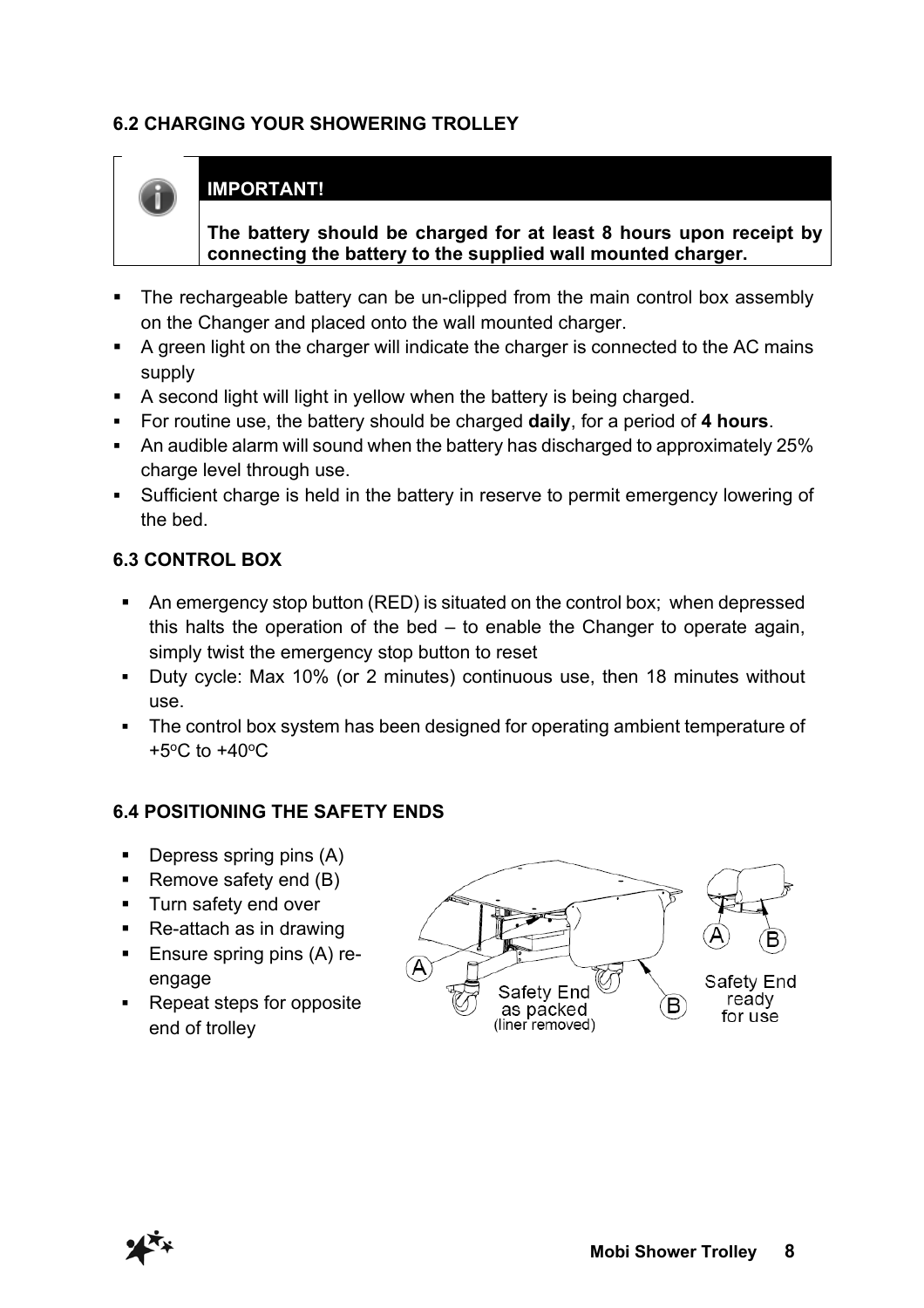# **6.5 RAISING THE SAFETY SIDES**

- Pull the safety side fully outwards  $(Z,Y)$
- Swing it to the vertical position  $(X)$
- Lift it up fully, and allow it to drop a small distance, locking it into the vertical position (X)
- Repeat for the second safety side

# **6.6 UNFOLDING THE LINER**

- Raise the trolley to maximum height using the handset
- Unfold the sides of the liner
- Secure the sides by using the press studs (P)

#### **6.6 CONNECTING THE OUTLET PIPE**

Screw the pipe on to the nozzle under the liner





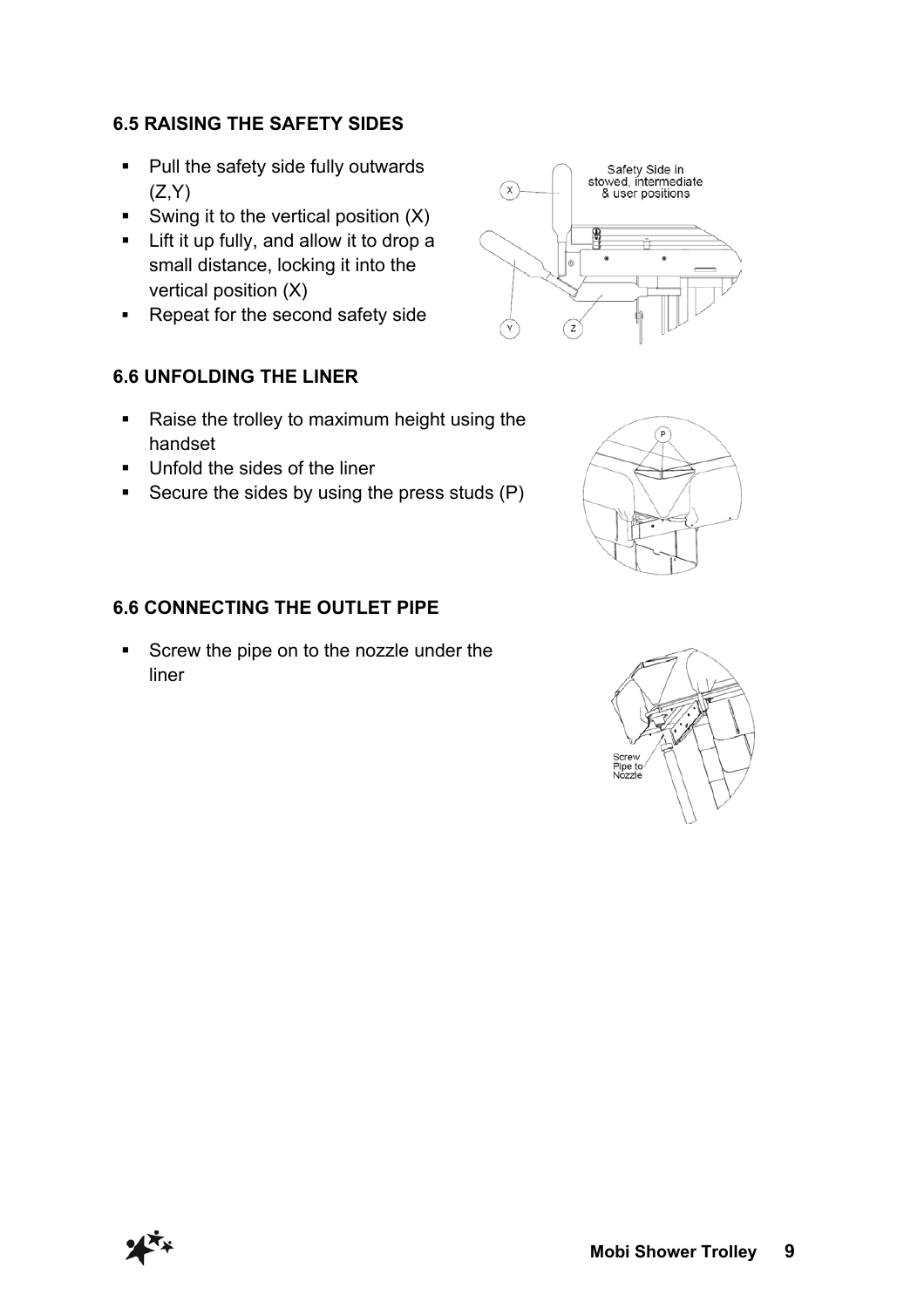# **7.0 HOW TO USE YOUR MOBI SHOWER TROLLEY**



# **IMPORTANT!**

**Ensure all steps of Section 6 are completed before use.**

#### **7.1 WHEELCHAIR TRANSFER**

- Lift the safety side up and swing to horizontal position
- Stow the safety side under the table
- Lower the table to height of the wheelchair seat
- Unfasten the press studs on one side of liner
- Allow liner to drop down
- It is now possible to transfer the user onto the trolley

#### **7.2 HOIST TRANSFER**

- § Transfer patient onto table
- Ensure liner and safety sides are in the 'up' position

#### **8.0 CARE AND MAINTENANCE**



- Rinse with clean cloth and water
- DO NOT soak/immerse the liner in the water
- DO NOT use solvents, abrasives, synthetic detergents and wax polishes
- ALWAYS wipe dry after use
- ALWAYS keep this product away from naked flames, cigarettes and sources of heat including open fireplaces, radiators and heaters
- For further information please refer to MHRA or Local Authority cleaning guidelines



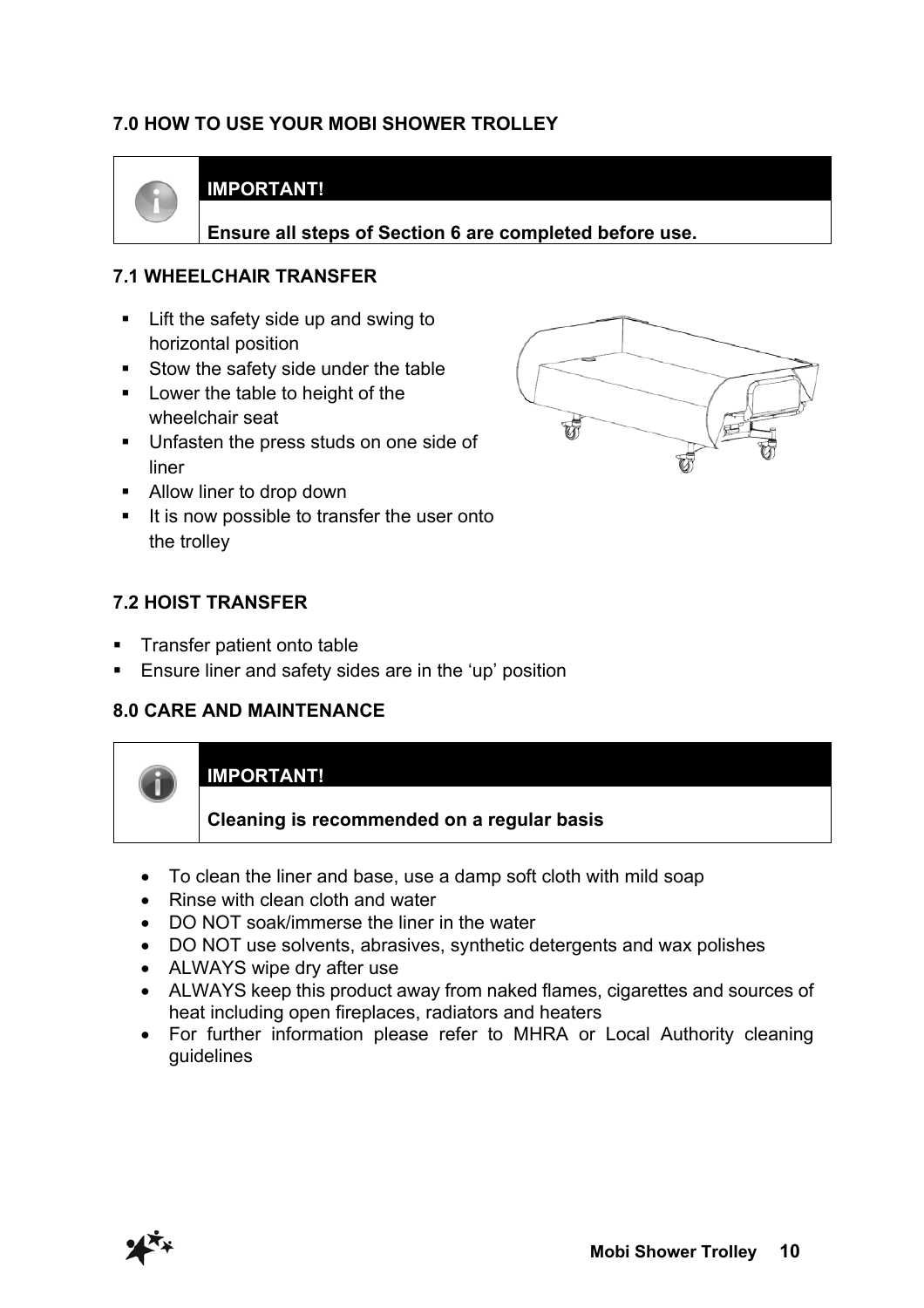# **8.1 MAINTENANCE CHECKS**



# **IMPORTANT!**

**Regular maintenance checks are required**

#### **8.1.1 DAILY CHECKS**

- **CHECK THAT THE BATTERY IS FULLY CHARGED**
- Check the accessories for damage or loose connection points
- Check all upholstery for signs of wear and tear
- Check the castors are funning freely and brakes are in full working order
- Keep the upholstery, wooden and metal parts clean
- Check that all clamping and positional components are working, secure and free from damage

#### **8.1.2 MONTHLY CHECKS**

- Repeat daily checks
- Additionally, check all mechanical movements operate fully
- Additionally, check structure for signs of damage or wear and tear

#### **8.2 SERVICE INTERVAL**

The Mobi Shower Trolley should be serviced every 1 year. Servicing must only be undertaken by a Smirthwaite service engineer, or by a Smirthwaite trained representative.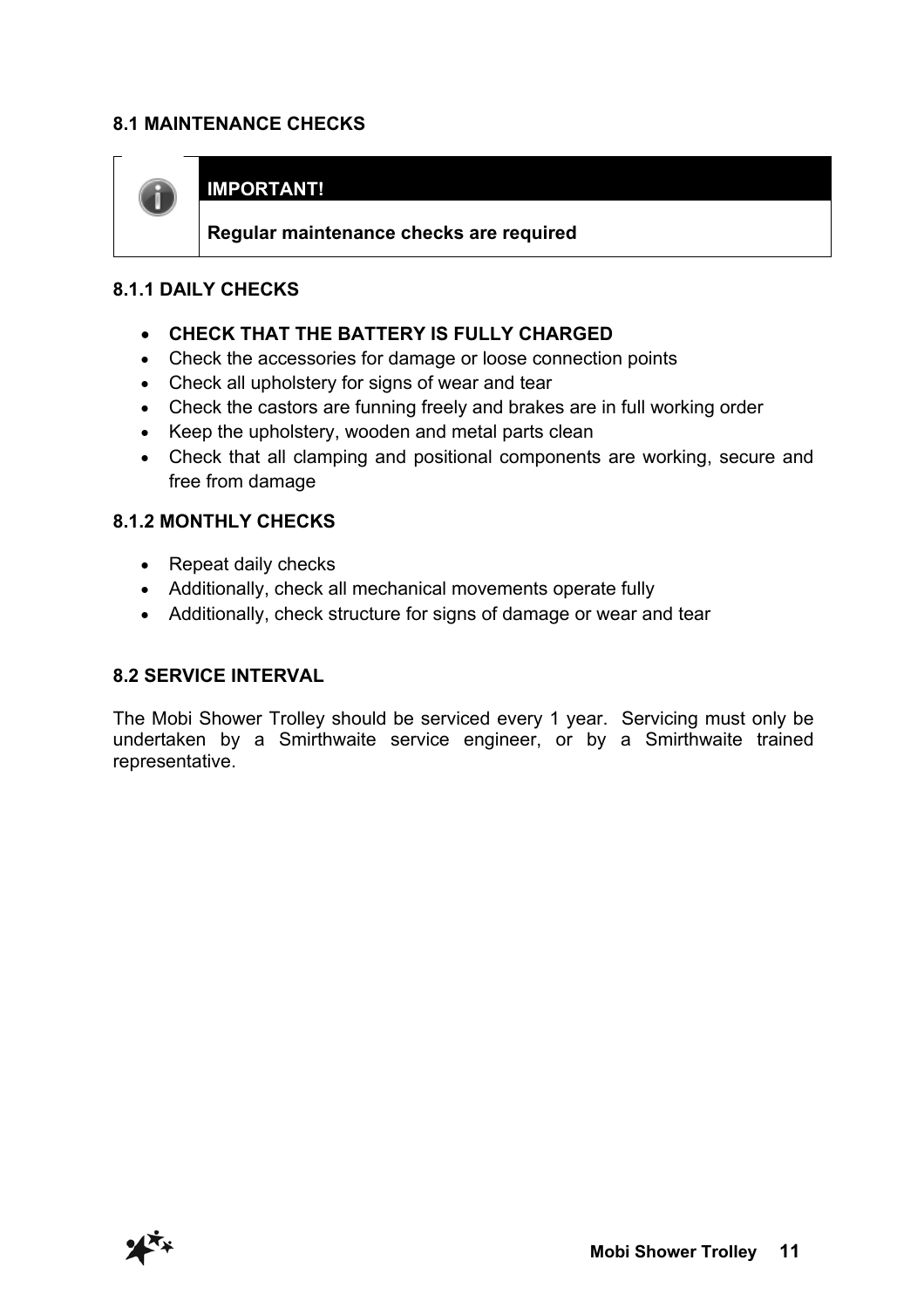# **8.3 NOMINAL SERVICE LIFE**

Your product has a nominal service life of 7 years, during which full post-sales support will be available with regard to spares and servicing.

Product service life has been determined based upon the design complexity of product, and the anticipated exposure to normal use.

Good practice dictates all Smirthwaite products have been designed and manufactured to high levels of safety and quality, and will meet requirements of normal use when maintained in line with our servicing recommendations.

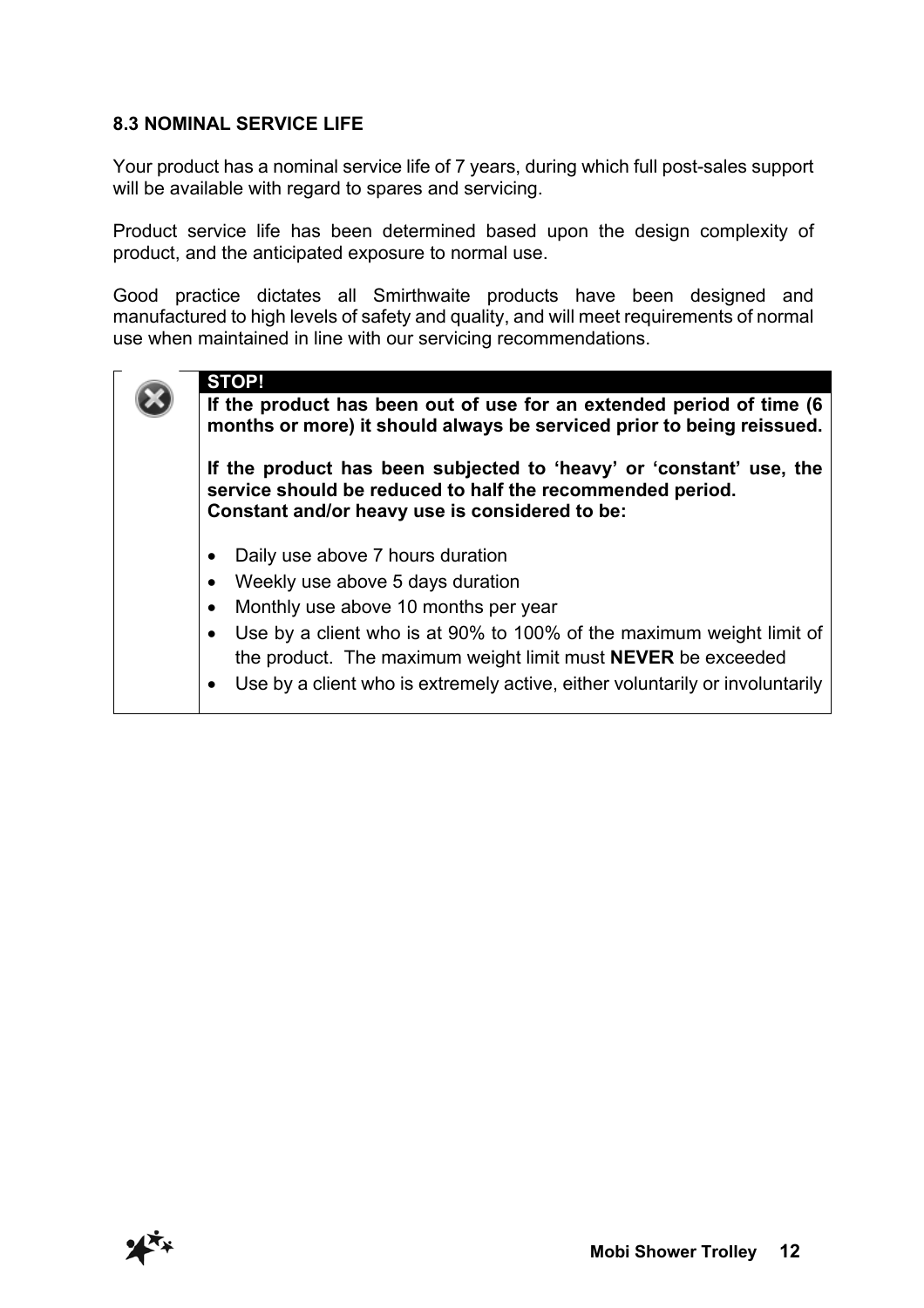# **8.4 EXTENDING NOMINAL SERVICE LIFE**

At Smirthwaite we are proud to produce products that have a reputation for quality and durability.

We believe our products have the potential to provide benefits to our clients beyond the nominal service life documented above.

We will continue to provide full support beyond the nominal service life provided the following conditions are met:

- 1. A full service schedule has been maintained.
- 2. A full service and inspection is undertaken at the end of the nominal service life period
- 3. The product is subsequently serviced annually (or biannually if under 'heavy/constant' use conditions)
- 4. Smirthwaite reserve the right to limit support where parts/components are no longer available

# **8.5 DOCUMENTATION/RECORDS**

- It is the responsibility of the current equipment owner to ensure the 'Instructions for Use' manual and any further manuals for accessories fitted to the equipment are handed over to the new owner at the time of exchange/sale
- It is the responsibility of the current equipment owner to ensure the service and inspection record form is kept up to date

# **8.6 PRODUCT CONFIGURATION**

- Smirthwaite will document and maintain a record of the original product configuration at the time of first sale
- Smirthwaite will not be held responsible for any subsequent changes to this configuration unless authorized to do so in writing by Smirthwaite Ltd
- It is the equipment owner's responsibility to maintain their own records of changes to the equipment configuration and to be able to provide such records to subsequent owners to maintain traceability
- We recommend an inspection/service by a Smirthwaite Service Engineer (or Smirthwaite trained engineer) whenever a significant change is made to product configuration to ensure the product is safe to use. **If in any doubt, ALWAYS seek ADVICE**

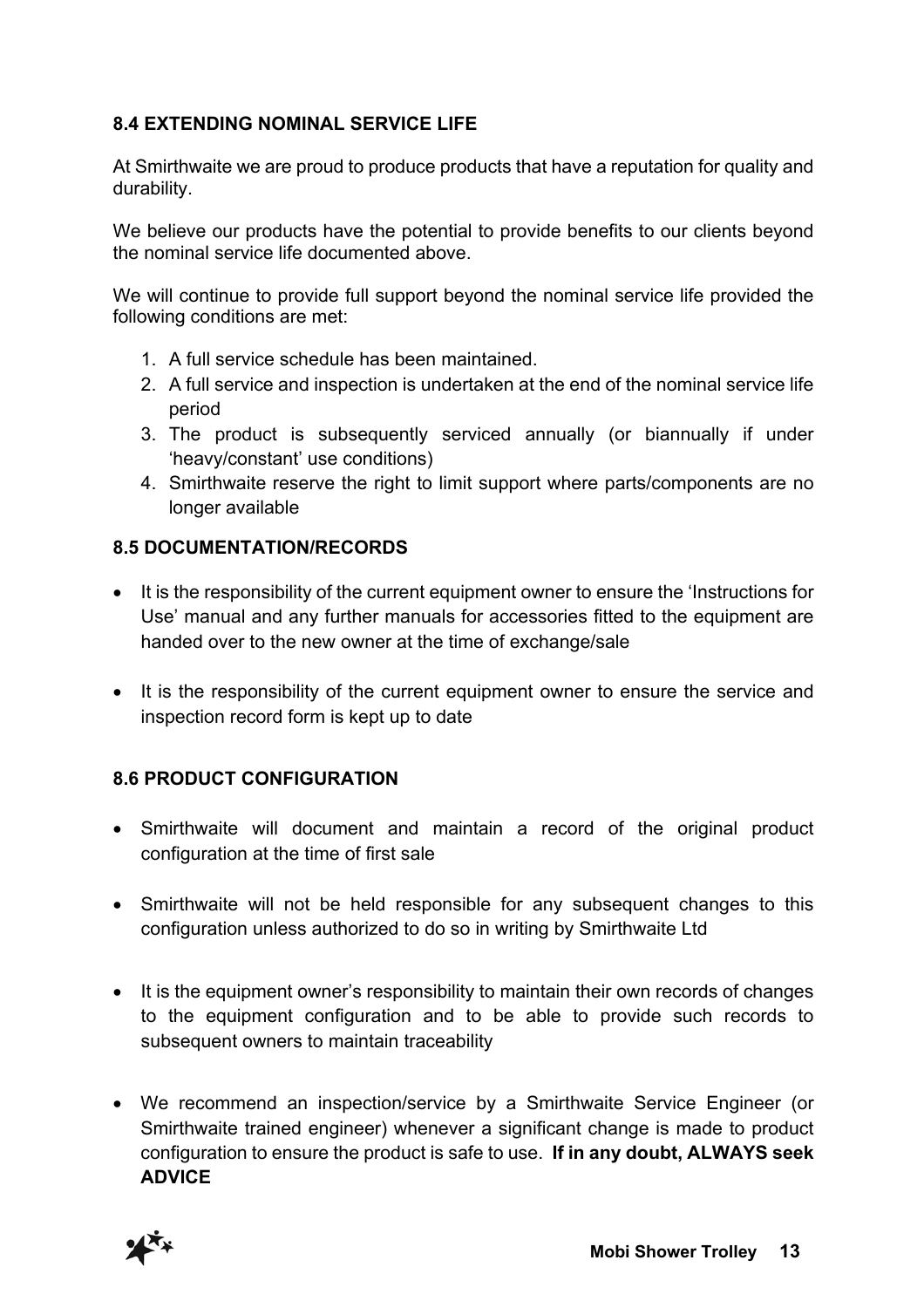| <b>IMPORTANT REMINDER!</b>                                                                                                          |
|-------------------------------------------------------------------------------------------------------------------------------------|
| DO NOT fit parts or accessories of other manufacturers to this product<br>unless authorized to do so in writing by Smirthwaite Ltd. |
| Any servicing or repairs required must be carried out by Smirthwaite Ltd<br>(or a Smirthwaite trained engineer).                    |
| If you believe this product to be faulty - DO NOT USE - Contact<br>Smirthwaite Ltd on T: +44 (0) 1626 835552                        |
| If in any doubt, ALWAYS seek ADVICE.                                                                                                |

# **8.7 EUROPEAN DIRECTIVE 2002/96/EC - WASTE ELECTRICAL AND ELECTRONIC EQUIPMENT (WEEE)**

The Waste Electrical and Electronic Equipment Directive (WEEE Directive) came into force in January 2007. The Directive aims to both reduce the amount of electrical and electronic equipment being produced and to encourage everyone to reuse, recycle and recover it.

As the responsible manufacturer, Smirthwaite operate a 'take back' scheme wherein we accept electrical and electronic components returned to our factory at the end of their product service life.



Please note, we are obligated only to accept the return of electronic/electrical components for responsible recycling, not complete products or assemblies.

Please contact Smirthwaite Ltd on T: +44 (0) 1626 835552 should you require any further information.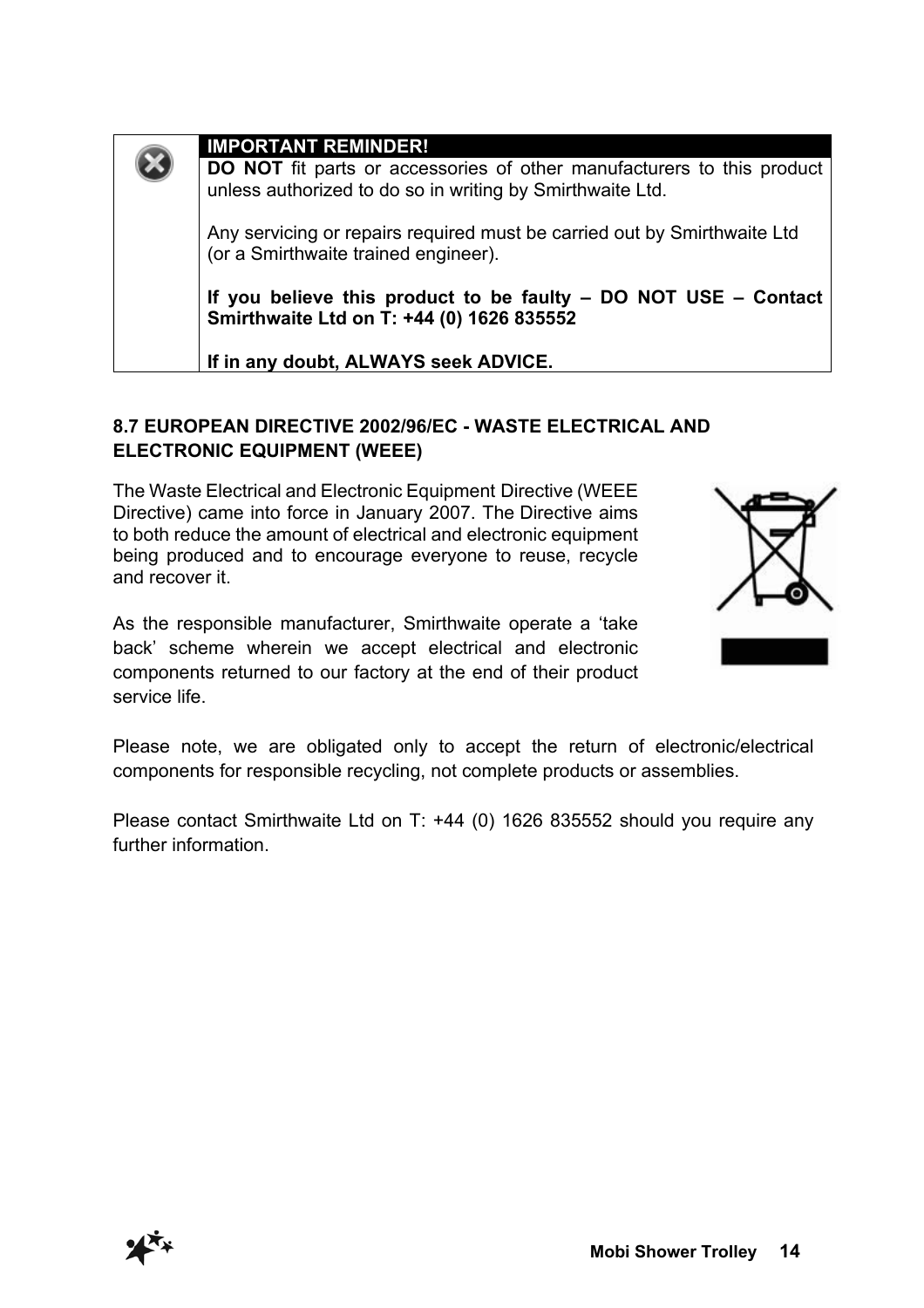#### **9.0 WARRANTY & SERVICE**

Smirthwaite Ltd warrants the products detailed on your order to be free from defects in materials and workmanship for a period of 2 years from date of delivery. If a fault develops during the period, please call Customer Services by email or telephone 01626 835552 who will advise you on the best course of action. Possible action may be for us to arrange to send out one of our Service Engineers, or have the goods returned to us. Should a repair not be possible within the guarantee period we will replace the product for new or nearest equivalent product. In the unlikely event that we cannot repair or exchange we will refund in full.

This warranty is for the UK only. The warranty excludes faults due to accident, neglect, misuse, not following the Instructions and normal wear and tear. This warranty is in addition to your legal rights. Goods will only be collected from the original delivery address.

A charge may be made where the goods cannot be repaired under the terms of the warranty. You will be advised before this is made. T: +44 (0)1626 835552 E: info@smirthwaite.co.uk

#### **10.0 CONTINUOUS IMPROVEMENT**

Smirthwaite Ltd are committed to continuous improvement to their product range. Should you have any suggestions or comments please send them to our product design department at: info@smirthwaite.co.uk

Smirthwaite Ltd reserve the right to change the specification or material without prior notice.

For catalogues, help and further information on our products please contact us at: Smirthwaite Ltd 16 Wentworth Road **Heathfield** Devon TQ12 6TL T: +44 (0)1626 835552 F: +44 (0)1626 835428 E: info@smirthwaite.co.uk W: www.smirthwaite.co.uk